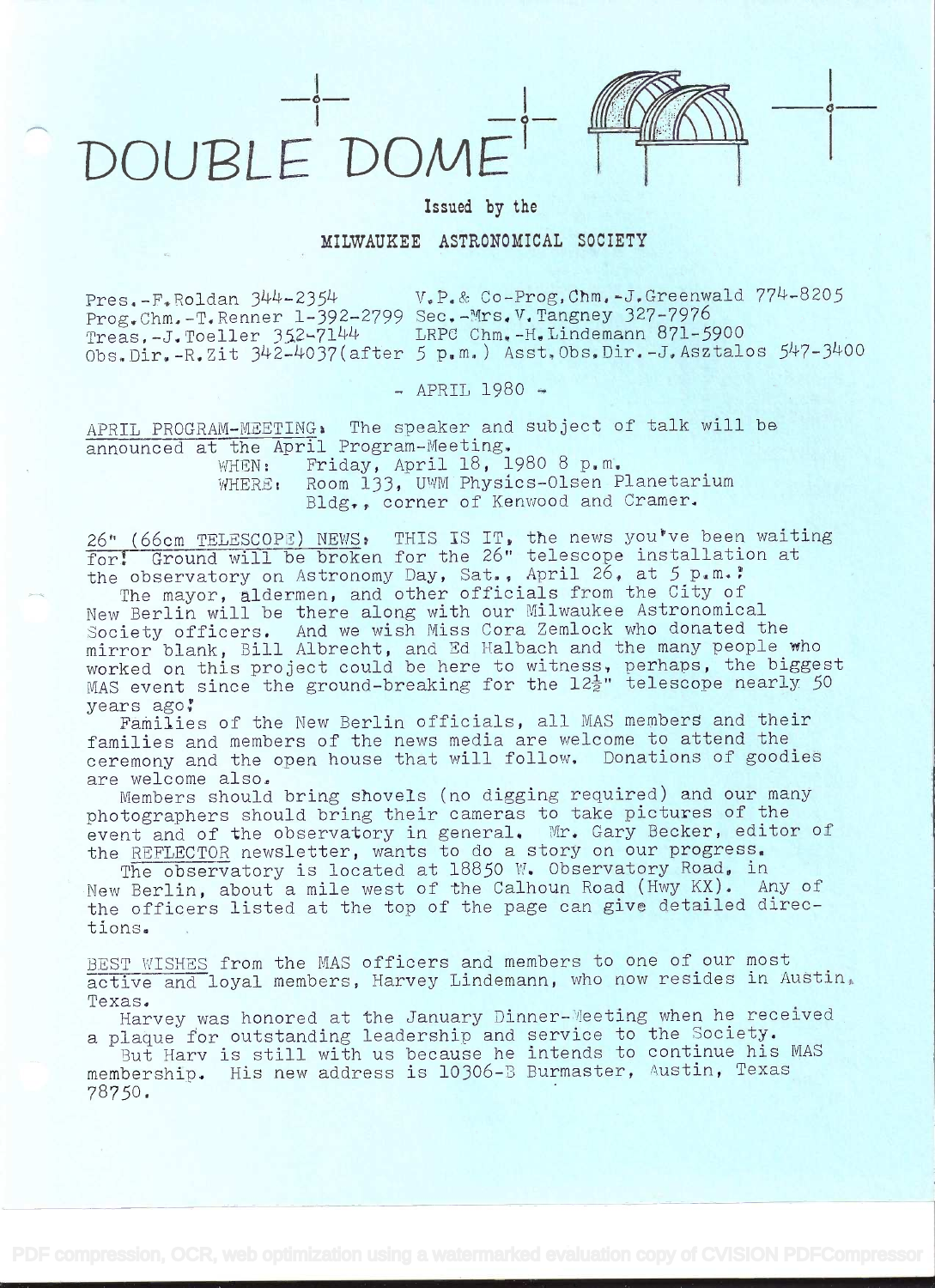NCRAL ANNUAL CONVENTION: The Sheboygan Astronomical Society will host the 34th Annual Convention of the North Central Region of the Astronomical League, Sat., May 10, 1980. Co-Chairmen Al Kaeppel and Bruce Grover, extend an invitation to us to attend. Maps, registration, and lodging information will be available at the April meeting or call 933-3052 before May 1.

If you arrive Friday evening, stop at the R. B. Grover Observatory in nearby Kohler for a wine and cheese (yum!, free) get-together and observing session,  $8-12$  p.m.

Briefly, here are the details for Saturday.

LOCATION - Univ. of Wis. Center, Sheboygan, Wis., in the Fine Arts Bldg. PRE-REGISTRATION -  $8-9$  a.m. - \$2.00/person, \$2.50 at the door.

LUNCHEON FEE - \$3.50/person, BANQUET - \$8.50/person.

 $COMMENCEMENT - 9 a_{\ast}m_{\ast}$ 

BANQUET SPEAKER - Dr, John Mathis, Prof. from Dept. of Astronomy, Univ. of Wisconsin.

OBSERVING SESSION - At Port/Heideman Obs., or slide show if observ-Ing is poor.

PAPERS. EXHIBITS - Notify SAS of subject (15-20 minutes), need of projection equipment, display space.

WARNING! Motel rooms may be filled in the Sheboygan area on May 9-10 owing to a state bowling tournament. Lodging arrangements for double occupancy accommodations are available at Lakeland college for Friday or Saturday night for  $6.25/$ person, tax included. Be certain to list desired nights, names and addresses, and who will be sharing rooms.

Make reservations and registrations by sending checks payable to the Sheboygan Astronomical Society, Carol Grover, 635 School St., Kohler, Wis.,  $53044$ .

Let's accept the invitation. The Milwaukee Astronomical Society is normally well represented at these conventions.

DON'T FORGET! A good portion of the annual May Election-Program Meeting will be given up to election of board members and officers. If you'd like to volunteer or knowof a good prospect, notify one of the officers at the top of page 1.

There are big plans for the Milwaukee Astronomical Society and we'll need good people to help turn dreams and ideas into reality.

ASTRONOMY DAY, Saturday, April 26, will.be celebrated by many amateur groups, planetariums, observatories, and museums all over the United<br>States. Since its inception seven years ago in the San Francisco Ba Since its inception seven years ago in the San Francisco Bay Area, it has become a nationally recognized event. Programs include everything astronomical including tours, demonstrations, lectures, and displays in museums and shopping malls.

The MAS will celebrate in two ways--by breaking ground at the observatory for the new 26" telescope and by setting up an astronomical display in the lobby of the Marine Bank Building at Visconsin Av, and Water St. in downtown Milwaukee,

The exhibit will begin Wed., April 23, and run through Sat., April 26, from 8 a,m, until bank closing time.

Please call President Frank Roldan if you'd like to assist,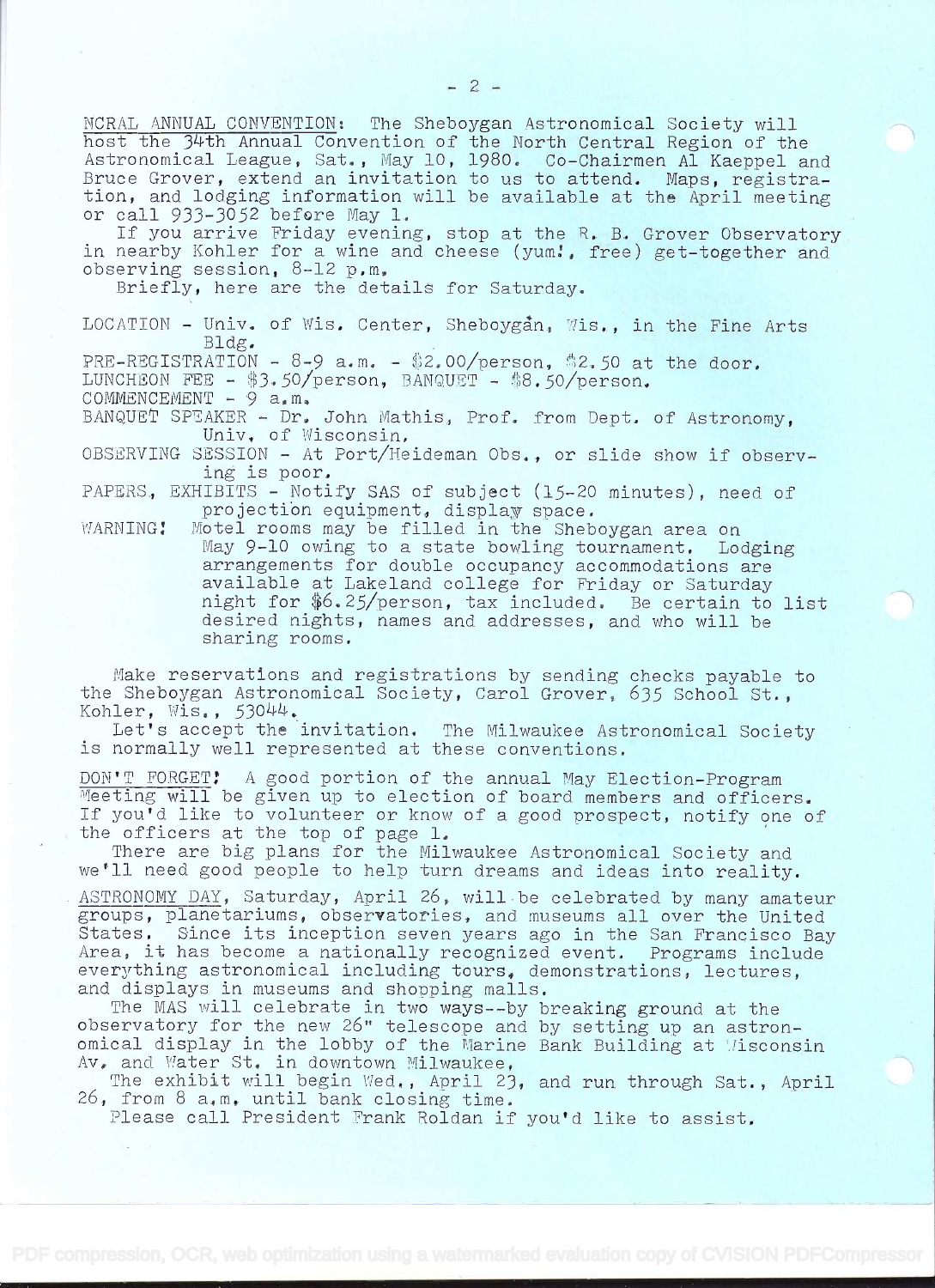MAY STAFF MEETING: Once a year all equipment at the observatory is checked out and inventoried. Stop at the observatory Wed., May 7, at<br>7 p.m., and give a hand (both preferably). The job won't take long

if a lot of people pitch in and help.<br>Incidently, if anyone has MAS equipment or books in his/her possession please return same or notify Property Custodian Chris  $Hesseltime (842-4515)$ .

One more thing. All future Staff meetings will take place at the Ohe more thing. All future Staff meetings will take place at the<br>observatory on the first Wednesday of the month, at 7 p.m. Everyone<br>is welcome.

NEW MEMBERS: Meet John Bonow, Milwaukee; Dr. & Wrs. Gene Fioretti. Mukwonago; Karl Hartmann, Milwaukee.

Welcome to the Milwaukee Astronomical Society.

A FAVORABLE GRAZE will occur Thursday, April 17, at 7:52 p.m., when the moon occults Theta i Tauri, mag. 4.0. The location will be east of West Bend on Highway Y. Call Obs. Directors Raymond Zit (342-4037) or John Asztalos (258-5626) at 5 p.m. for go/no-go and directions. This should be a good one!

THE MAY DOUBLE-DOME will be issued a week earlier than usual. However, the May Election-Program-Meeting will take place Fri., May  $16$ , the third Friday of May.

The deadline for Double-Dome articles will be April 22.

IF YOU'VE MADE A PLEDGE towards the construction of the 26" telescope, Treasurer James Toeller would be glad to receive it. Additional contributions are also welcome. Remember, there's no limit to how much you may contribute!

BOARD MEETING: The location of the April board of directors meeting will be announced at the Program-Meeting.

METEOR SHOWERS:

| <b>SHOWER</b> | MAXIMUM<br>between states and states and states and send on | PEAK RATE/HR | COMET SOURCE<br>come available \$5,0000 for each \$55,000 and data in the second |
|---------------|-------------------------------------------------------------|--------------|----------------------------------------------------------------------------------|
| Lyrid         | $Mon_{*}$ Apr. 21                                           | 18           | 1861 I                                                                           |
| Eta Aquarid   | $Sun_{\bullet}$ May 4                                       |              | Halley                                                                           |

Best viewing between midnight and dawn. Peak may occur a day or two before or after maximum date.

OBSERVATORY NEWS: Now that you know about the 26" telescope ground-<br>breaking April 26, will you give a few hours of your time to come out Sat., April 19, and help with the observatory spring housecleaning? <sup>A</sup> good size group and a little sweat can get the place spic and span and straightened out in short order, Also, it would be a feather in our bonnets to make a good impression on the many guests expected on<br>the 26th. and our neighbors.

Be there at 10 a.m. Bring pails, soap, mops, brooms, cloths, and energy. We'll furnish water, Also, a few vacuum cleaners would help immensely. Incidently, if someone has a good one to donate  $\cdots$